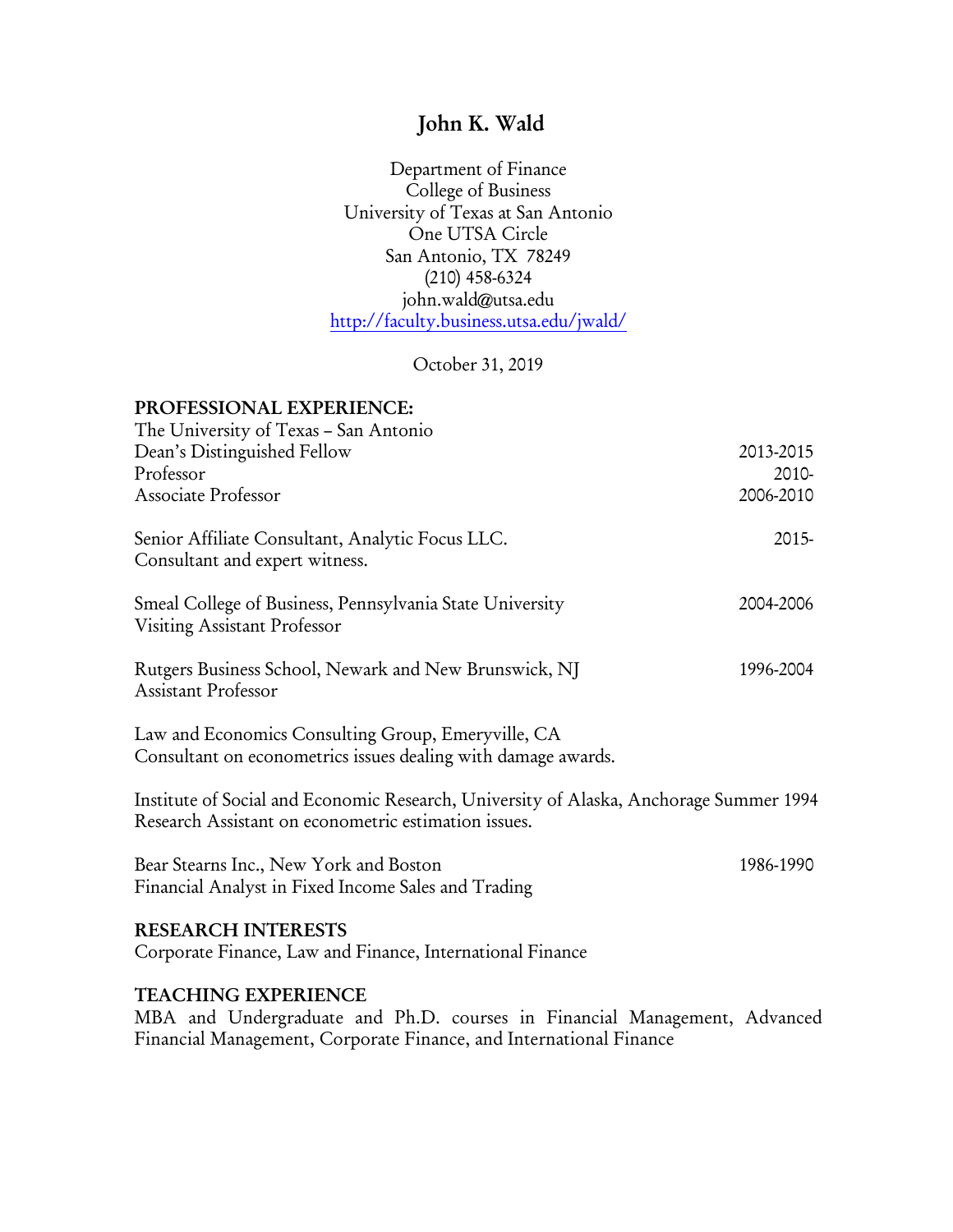#### EDUCATION:

Ph.D. - Economics, University of California, Berkeley, 1996

B.A. - Computer Science and Economics/Math, Yale University, 1986, *cum laude* with distinction

#### REFEREED PUBLICATIONS:

- 1) Yiuman Tse and Wald, "Research Records for Chaired Finance Positions," *Applied Economics Letters*, forthcoming.
- 2) Mehdi Beyhaghi and Ca Nguyen, and Wald, "Institutional Investors and Loan Dynamics: Evidence from Loan Renegotiations," *Journal of Corporate Finance* 56, 2019, 482-505.
- 3) Yaxuan Qi, Lukas Roth, and Wald, "Creditor Protection Laws, Debt Financing, and Corporate Investment over the Business Cycle," *Journal of International Business Studies* 48, 2017, 477-497.
- 4) Sattar Mansi, Wald, and Andrew Zhang, "Severance Agreements and the Cost of Debt," *Journal of Corporate Finance* 41, 2016, 426-444.
- 5) Abby Y. Kim, Yiuman Tse, and Wald, "Time Series Momentum and Volatility Scaling," *Journal of Financial Markets* 30, 2016, 103-124.
- 6) Palani-Rajan Kadapakkam, Alex Meisami, and Wald, "The Debt Trap: Wealth Transfers and Debt-Equity Choices of Junk Grade Firms," *Financial Review* 51(1), 2016, 5-35. (Financial Review Editors' Choice Best Paper Award for 2016).
- 7) Sarfraz Khan, and Wald, "Director Liability Protection, Earnings Management, and Audit Pricing," *Journal of Empirical Legal Studies* 12 (4), 2015, 781-814.
- 8) Dilip Patro, Wald, and Yangru Wu, "Currency Devaluation and Stock Market Response: An Empirical Analysis," *Journal of International Money and Finance* 40, 2014, 79-94.
- 9) Iness Aguir, Natasha Burns, Sattar Mansi, and Wald, "Liability Protection, Director Compensation, and Incentives," *Journal of Financial Intermediation* 23 (4), 2014, 570- 589.
- 10) Biqing Huang, Wald, and Rodolfo Martell, "Financial Market Liberalization and the Pricing of Idiosyncratic Risk," *Emerging Markets Review* 17, 2013, 44-59.
- 11) Yiuman Tse and Wald, "Insured Uncovered Interest Parity," *Finance Research Letters* 10, 2013, 175-183.
- 12) Elena Skouratova and Wald, "How Crosslisting Affects Merger and Acquisition Activity," *Review of Quantitative Finance and Accounting* 40(2), 2013, 319-339.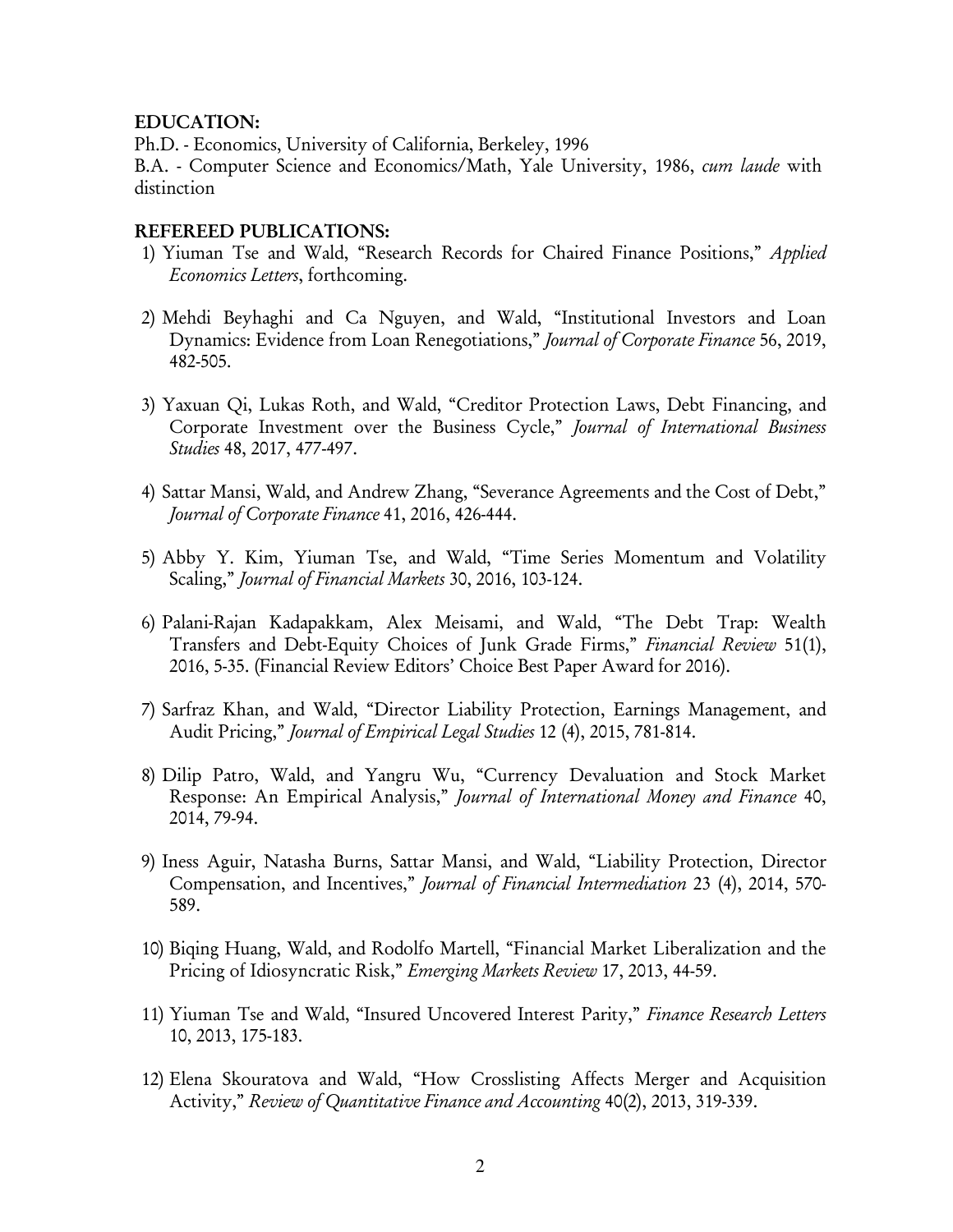- 13) Brian McTier, Yiuman Tse, and Wald, "Do Stock Markets Catch the Flu?" *Journal of Financial and Quantitative Analysis* 48, 2013, 979-1000*.*
- 14) Ivan Brick, Oded Palmon, and Wald, "Too Much Pay Performance Sensitivity?" *Review of Economics and Statistics* 94 (1), 2012, 287-303.
- 15) Sattar Mansi and Wald, "Payout Policy with Legal Restrictions," *Financial Management* Fall, 2011, 701-732.
- 16) Brian McTier and Wald, "The Causes and Consequences of Securities Class Action Litigation," *Journal of Corporate Finance* 17, 2011, 649-665.
- 17) Yaxuan Qi, Lukas Roth, and Wald, "How Legal Environments Affect the Use of Covenants," *Journal of International Business Studies* 42, 2011, 235-262. (Mirae Asset Securities Co., Ltd. Outstanding Paper Award, 4th International Conference on Asia-Pacific Financial Markets, 2009).
- 18) Karan Bhanot, Sattar Mansi, and Wald, "Takeover Risk and the Correlation between Stocks and Bonds," *Journal of Empirical Finance* 17, 2010, 381-393.
- 19) Yaxuan Qi, Lukas Roth, and Wald, "Political Rights and the Cost of Debt," *Journal of Financial Economics* 95, 2010, 202-226. (2008 FMA Conference Best Paper in International Finance).
- 20) Sattar Mansi, William Maxwell, and Wald, "Creditor Protection Laws and the Cost of Debt," *Journal of Law and Economics* 52, 2009, 701-726.
- 21) Yaxuan Qi and Wald, "State Laws and Debt Covenants," *Journal of Law and Economics*  51(2), 2008, 179-207.
- 22) Wald and Michael S. Long, "The Effect of State Laws on Capital Structure," *Journal of Financial Economics* 83(2), 2007, 297-320.
- 23) S. Abraham Ravid, Wald, and Suman Basuroy, "Distributors and Film Critics: Does It Take Two to Tango?" *Journal of Cultural Economics*, 30(3), 2006, 201-218. (2008 Werner Pemmerehne Prize for best paper in *JCE* over 2006-2007).
- 24) Ivan E. Brick, Oded Palmon, and Wald, "CEO Compensation, Director Compensation, and Firm Performance: Evidence of Cronyism?" *Journal of Corporate Finance* 12(3), 2006, 403-423. Summarized in *CFA Digest* 35(4), 2006, 16-17.
- 25) Wald and H. T. Horrigan, "Optimal Limit Order Choice," *Journal of Business* 78(2), 2005, p. 597-620*.*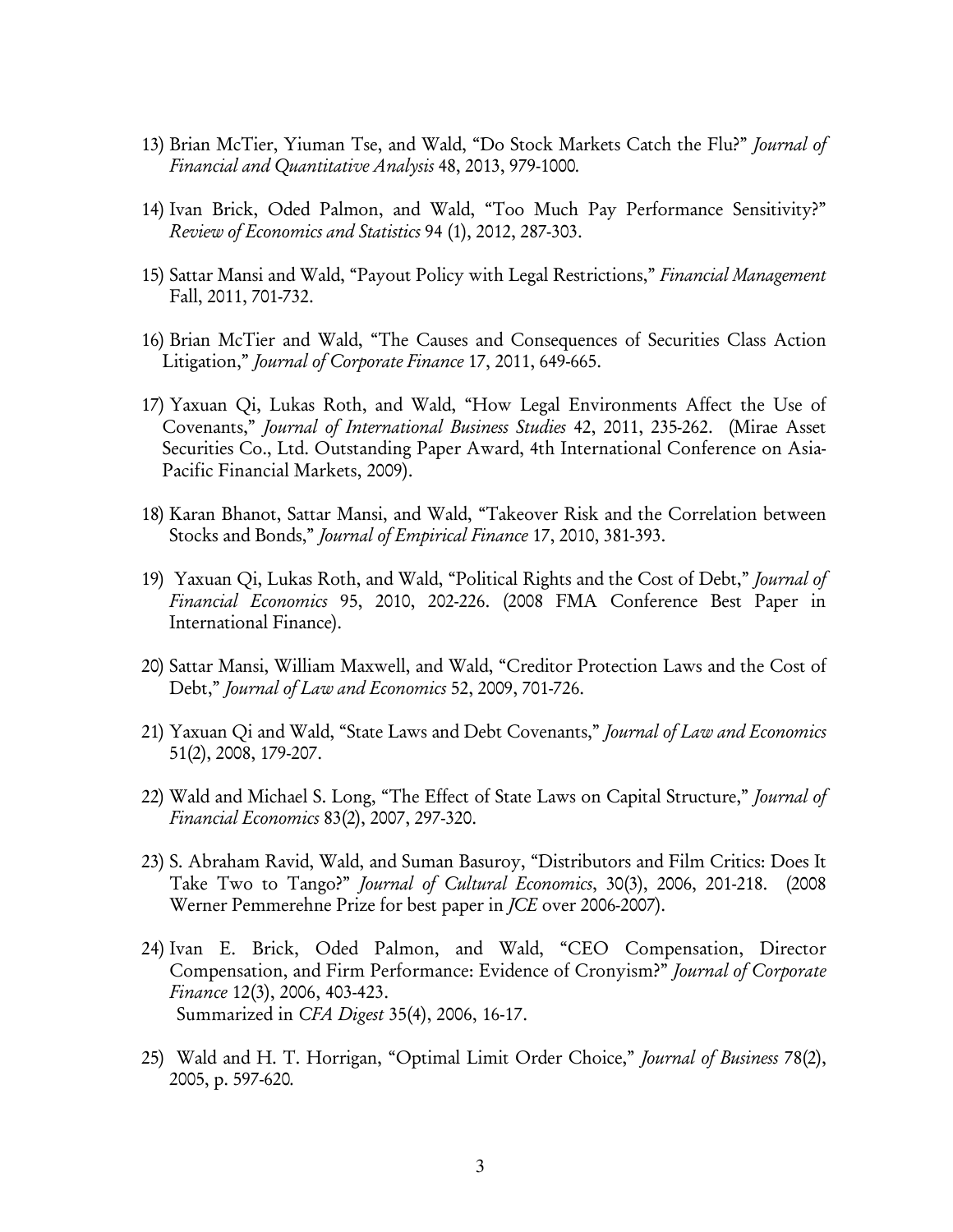- 26) Dilip K. Patro and Wald, "Firm Characteristics and the Impact of Emerging Market Liberalizations," *Journal of Banking and Finance* 29 (7), 2005, p. 1671-1695.
- 27) Michael S. Long, Wald, and Jingfeng Zhang "A Cross-sectional Analysis of Firm Growth Options," in *Innovation, Organization and Strategy: New Developments and Applications in Real Options*, edited by Lenos Trigeorgis, forthcoming.
- 28) Dilip K. Patro, Wald, and Yangru Wu, "The Impact of Macroeconomic and Financial Variables on Market Risk: Evidence from International Equity Returns," *European Financial Management* 8 (4), 2002, p. 421-447.
- 29) Oded Palmon and Wald, "Are Two Heads Better than One: The Impact of Changes in Management Structure on Performance by Firm Size," *Journal of Corporate Finance*  8*,* 2002*,* p. 213-226.
- 30) Dilip K. Patro, Wald, and Yangru Wu, "Explaining Exchange Rate Risk in World Stock Markets: A Panel Approach," *Journal of Banking and Finance* 26*,* 2002, p. 1951- 1972. Reprinted in *Financial Markets*, edited by Jeff Madura (Sage Publications, London, 2004).
- 31) Wald, "Capital Structure with Dividend Restrictions," *Journal of Corporate Finance* 5, 1999, p. 193-208.
- 32) Wald, "How Firm Characteristics Affect Capital Structure: An International Comparison," *Journal of Financial Research* 22 (2), 1999, p. 161-187. (*Journal of Financial Research* 1999 Outstanding Paper Award)
- 33) Wald, "Determining an Optimal Rule for Lost Income Compensation," *Journal of Legal Economics* 4 (3), 1994, p. 63-72.

#### OTHER PUBLICATIONS

"Macro under the Microscope: Explaining International Risk and Returns with Macroeconomic Variables," *Canadian Investment Review* 17(2), Summer 2004, p. R5. "Are Tails Fat enough to Explain Smile," with Ren-Raw Chen and Oded Palmon, in *Handbook of Quantitative Finance and Risk Management*, edited by C.F. Lee, 2010, p. 531-546.

#### PATENTS:

"Optimal Order Choice: Evaluating Uncertain Discounted Trading Alternatives," US Patent Number 6,493,682, with H. T. Horrigan, issued December 10, 2002.

#### WORKING PAPERS:

 "Director Compensation, Corruption, and Monitoring," with Natasha Burns and Anna Kapalczynski, revise and resubmit at *Financial Review* 

 "Optimal Trading with Short-Term Predictability and Transaction Costs," with Shashi Murthy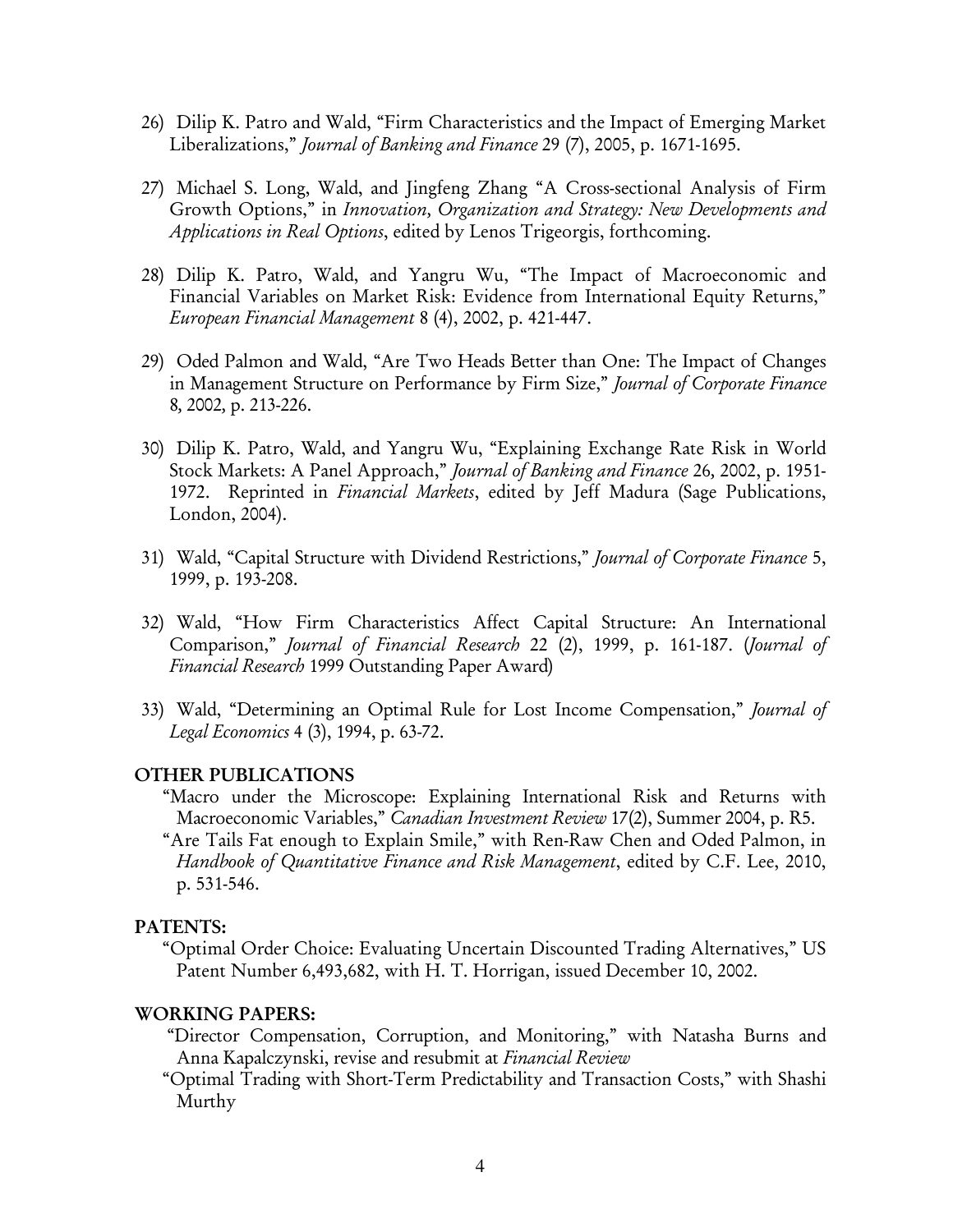"Debt Covenants and Bankruptcy Risk" with Sattar Mansi and Yaxuan Qi

 "Confidential Voting, Dual Holders, and the Cost of Debt," with Sattar Mansi and Maryam Nazari

## AWARDS, FELLOWSHIPS, AND GRANTS:

Financial Review Editors' Choice Best Paper Award for 2016

- Harold S. Geneen Institute Runner-Up Best Paper Award, 2015 International Corporate Governance Society Conference
- Charter Member, Academy of Distinguished Researchers at UTSA

2010 and 2013 UTSA College of Business Faculty Research Awards

- Mirae Asset Securities Co., Ltd. Outstanding Paper Award, 4th International Conference on Asia-Pacific Financial Markets, 2009
- 2008 Werner Pommerehne Prize for best *Journal of Cultural Economics* paper over 2006-2007

Best Paper in International Finance, 2008 FMA Conference

Collaborator, 2008 Canadian SSHRC Grant, "Re-examining the role of law in financial development by incorporating political factors and corporate contracts," \$91,626.

Journal of Financial Research 1999 Outstanding Paper Award

Rutgers Faculty of Management Grants, 1997-1998 and 1998-1999

Rutgers University Research Council Grant, 1997-1998

John M. Olin Fellowships, 1993-1994 and 1994-1995

Newton Booth and U.C. Berkeley Tuition Fellowships, 1991-1992

### RECENT SEMINAR AND CONFERENCE PRESENTATIONS:

"Sovereign Bonds, Coskewness, and Monetary Policy" 2019 FMA Meetings, New Orleans (co-author presented)

"Bond Covenants, Bankruptcy, and the Cost of Debt" 2018 FMA Meetings, San Diego

"Institutional Investors and Loan Dynamics: Evidence from Loan Renegotiations" 2017 MFA Meetings, Chicago (co-author presented)

- 2017 ASBA-World Bank Research Conference Long-Term Lending: Determinants and Effects (co-author presented)
- 2017 IFABS Oxford Conference (co-author presented)

2017 NFA Conference, Halifax (co-author presented)

2017 FMA Conference, Boston (co-author presented)

2017 Lone Star Conference, Baylor University (co-author presented)

2018 AFA Poster Session, Philadelphia (co-author presented)

"Confidential Voting, Dual Holders, and the Cost of Debt" 2016 FMA Meetings, Las Vegas (co-author presented) 2016 MFA Meetings, Atlanta 2016 LSU Finance Department Seminar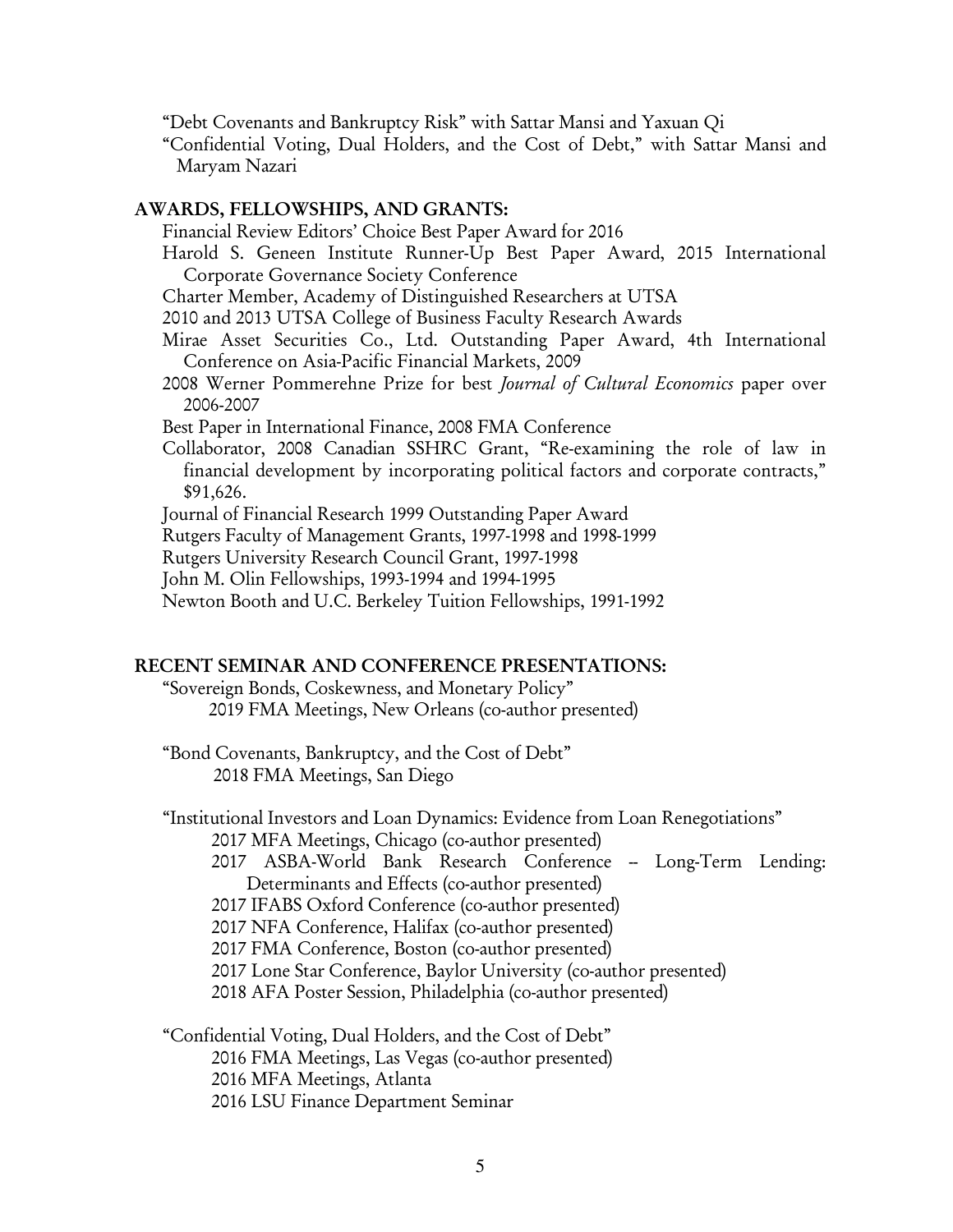2015 CFEA Conference, Rutgers University

| "Strategic R&D Disclosure Expenditures"<br>2015 INSEAD Accounting Symposium, Singapore (co-author presented)                                                                                                                                                                                                                                                                                                                                                                                                                                                                                                                                                     |
|------------------------------------------------------------------------------------------------------------------------------------------------------------------------------------------------------------------------------------------------------------------------------------------------------------------------------------------------------------------------------------------------------------------------------------------------------------------------------------------------------------------------------------------------------------------------------------------------------------------------------------------------------------------|
| "Time Series Momentum and Volatility Scaling"<br>2016 University of Missouri - Columbia, Department Seminar (co-author<br>presented)<br>2015 UTSA Department Seminar<br>2015 World Finance Conference, Buenos Aires (co-author presented)                                                                                                                                                                                                                                                                                                                                                                                                                        |
| "Director Compensation: An International Comparison"<br>2017 FMA Meetings (co-author presented)<br>2015 International Corporate Governance Conference, Copenhagen (co-author<br>presented)<br>2015 Midwest Finance Association Meetings                                                                                                                                                                                                                                                                                                                                                                                                                          |
| "Director Liability, Earnings Management, and Audit Pricing"<br>2015 AAA Meetings, Chicago (co-author presented)<br>2014 CELS Meetings, Berkeley<br>2014 ALEA Meetings, Chicago (co-author presented)                                                                                                                                                                                                                                                                                                                                                                                                                                                            |
| "Can Bankruptcy Laws Mitigate Business Cycles? Evidence from Creditor Rights, Debt<br>Financing, and Investment"<br>2016 JIBS Paper Development Conference, Cass Business School (co-author<br>presented)<br>2015 International Business Research, Economics, Finance, and MIS Conference,<br>Hokkaido (co-author presented)<br>2014 European Finance Association Conference, Lugano (co-author presented)<br>2013 FMA Conference, Chicago (co-author presented)<br>2013 TX State Department Seminar<br>2013 Midwest Finance Association Conference, Chicago<br>2013 International French Finance Association Conference, Lyon, France (co-<br>author presented) |
| "Corruption, Governance, and Public Pension Funds"<br>2015 EFMA Conference, Amsterdam<br>2013 NUS Department Seminar<br>2012 FMA Conference, Atlanta                                                                                                                                                                                                                                                                                                                                                                                                                                                                                                             |
| "CEO Wealth and Retention"<br>2013 Midwest Finance Association Conference, Chicago (co-author presented)                                                                                                                                                                                                                                                                                                                                                                                                                                                                                                                                                         |
| "The Debt Trap: Wealth Transfers and Capital Structure Choice"<br>2012 Midwest Finance Association Conference, New Orleans                                                                                                                                                                                                                                                                                                                                                                                                                                                                                                                                       |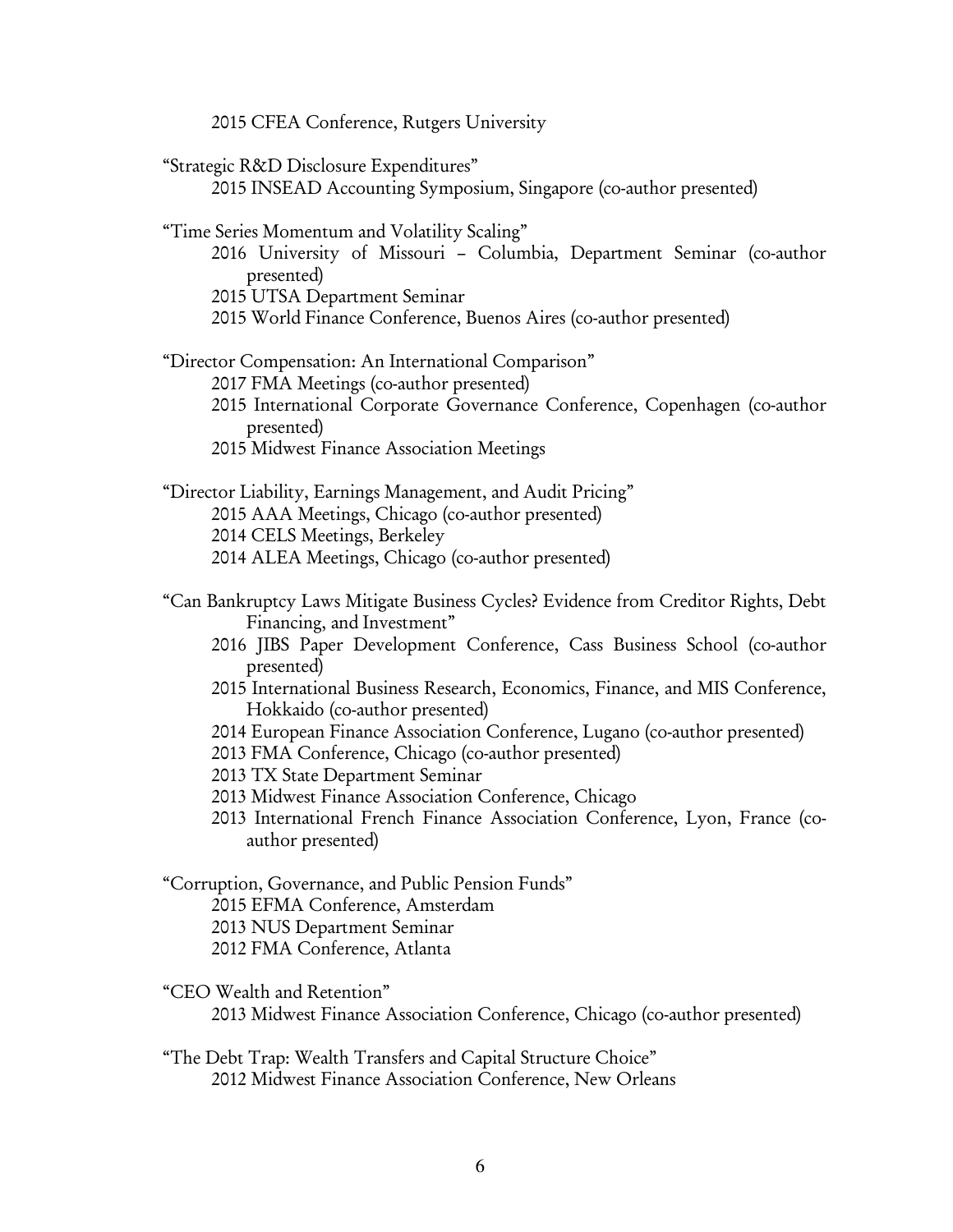"How Crosslisting Affects Merger and Acquisition Activity"

 2012 Midwest Finance Association Conference, New Orleans (co-author presented)

"Debt Covenants, Bankruptcy Costs, and Issuance Risk"

- 2012 Asamblea Annual CLADEA, Lima (co-author presented)
- 2011 CELS Meetings, Northwestern University
- 2011 FMA Meetings, Denver
- 2011 NFA Meetings, Vancouver (co-author presented)
- 2011 EFA Meetings, Stockholm (co-author presented)
- 2011 FMA European Meetings, Porto (co-author presented)
- 2011 China International Finance Conference, Wuhan (co-author presented)
- 2011 Mathematical Finance Days Conference, Montreal (co-author presented)
- 2011 UT Pan American Department Seminar

"Liability Protection, Director Compensation, and Incentives"

- 2011 FMA International Meetings, Porto (co-author presented)
- 2011 International Finance Conference, Tunisia (co-author presented)
- 2010 European Finance Association Meetings, Frankfurt (co-author presented)
- 2010 Financial Management Association Meetings, New York (co-author presented)
- "Currency Devaluation and Stock Market Response: An Empirical Analysis"
	- 2013 ASSA Meetings, San Diego (co-author presented)
	- 2010 European Financial Management Association Meetings, Aarhus, Denmark (co-author presented)
- "The Causes and Consequences of Securities Class Action Law Suits"
	- 2009 American Law and Economics Associate Meetings, San Diego (co-author presented)
		- 2009 FMA Meetings, Reno (co-author presented)

# REFEREEING:

| Associate Editor, Journal of Corporate Finance                           | 2018-present |
|--------------------------------------------------------------------------|--------------|
| Editorial Review Board, Journal of International Business Studies        | 2012-present |
| Associate Editor, Review of Pacific Basin Financial Markets and Policies | 2004-present |
| Guest Editor, Quarterly Journal of Finance and Accounting, Special Issue | 2008         |

Referee for: Journal of Financial and Quantitative Analysis, Journal of Corporate Finance, Review of Financial Studies, Management Science, Journal of International Business Studies, Journal of Law and Economics, International Review of Law and Economics, Journal of Money, Credit and Banking, Journal of Banking and Finance, Financial Management, Journal of Financial Research, The Financial Review, Journal of Business Ethics, Review of Quantitative Finance and Accounting, European Journal of Finance, Journal of Economics and Business, Journal of Business Finance and Accounting,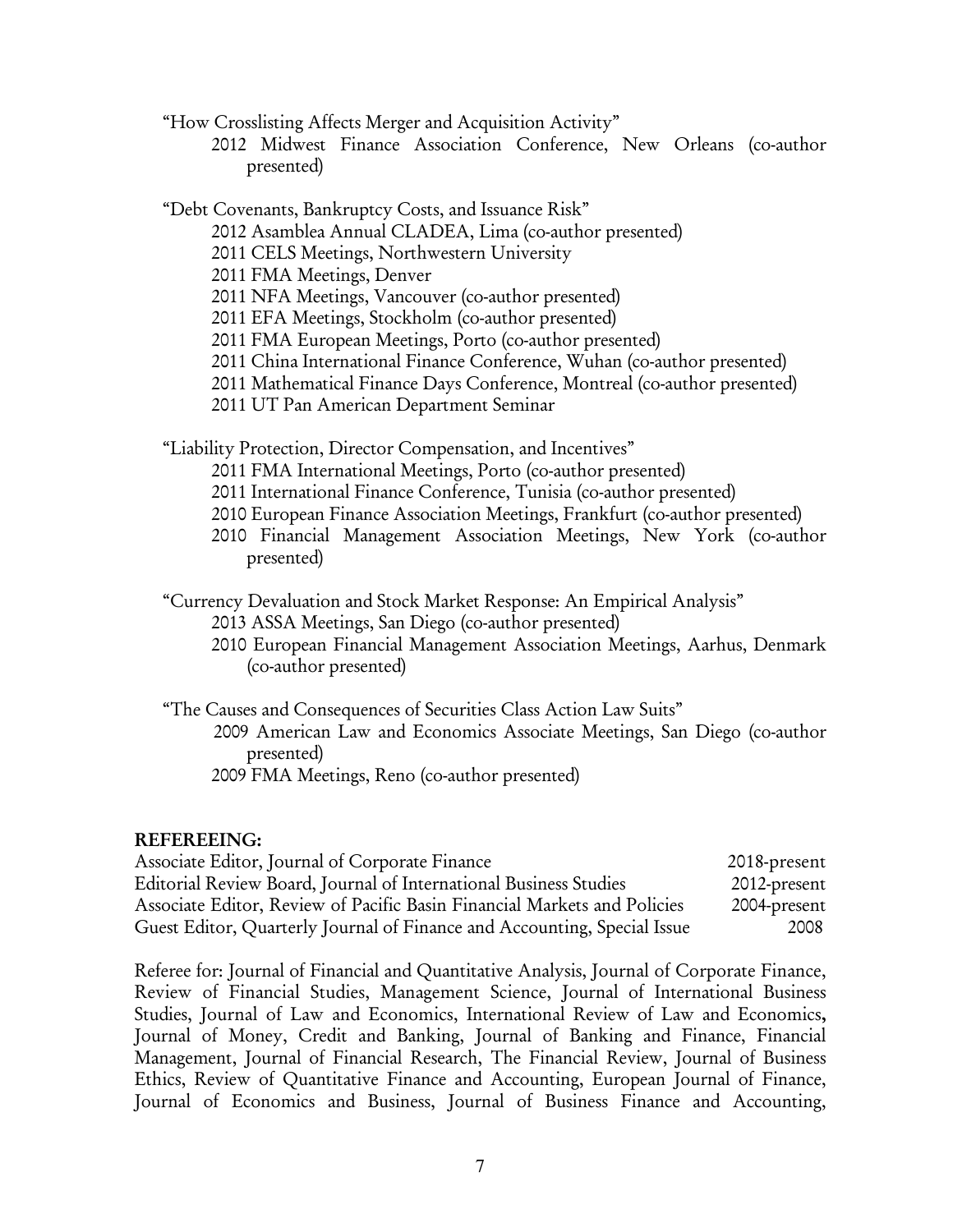International Review of Economics and Finance, Journal of Policy Analysis and Management, Journal of Economic Growth, Journal of International Money and Finance, Journal of Legal Studies, Public Administration Review, Public Budgeting & Finance, Empirical Economics, Quarterly Review of Economics and Finance, Review of Pacific Basin Financial Markets and Policies, Review of Financial Economics, North American Journal of Economics and Finance, Advances in Investment Analysis and Portfolio Management, Emerging Markets Finance and Trade, Corporate Governance: An International Review, Canadian Journal of Administrative Sciences, The British Accounting Review, Agribusiness: An International Journal, McGraw-Hill Irwin, SSHRC.

#### SIGNIFICANT MEDIA CITES

 "Behind Every Underachiever, An Overpaid Board," *The New York Times*, January 22, 2006

"The Financial Page: Overcompensating," *The New Yorker,* February 13, 2006

 "When Pay Keeps Going Up Even If Performance Does Not," *The Philadelphia Inquirer*, May 28, 2006

"Flu and Stock Markets," WOAI News 4, January 28, 2013

#### DISSERTATION COMMITTEES:

External Member, Yaxuan Qi, Rutgers University 2007, Currently at City University of HK Member, Margot Quijano, UTSA 2008, went to TX State University, San Marcos Co-Chair, Biqing Huang, UTSA, 2009, went to Angelo State University Member, Umesh Kumar, UTSA 2009, went to SUNY – Canton Chair, Brian McTier, UTSA 2011, went to Washington State U. – Vancouver Member, Michael Williams, UTSA 2012, went to Governor's State University Chair, Elena Skouratova, UTSA 2012 Chair, Iness Aguir, UTSA 2013, went to American University of Sharjah Member, Liang (Kevin) Guo, UTSA 2013, went to Cal State San Bernadino Co-Chair, Hongxian Zhang, 2014, went to Missouri University of Science & Technology External Member, Sarfraz Khan (accounting), 2014, went to UL - Lafayette Co-Chair, Ya (Anna) Dai, UTSA 2014, went to USAA Chair, Tim Carpenter, UTSA 2015, went to Roanoke College Chair, Anna Kapalczynski, UTSA 2018, went to University of Puget Sound Chair, Maryam Nazari, UTSA 2018 Chair, Ca Nguyen, UTSA 2019, University of Arkansas – Fort Smith Chair, Sean Malone, UTSA 2019

#### SERVICE TO UNIVERSITY:

UTSA COB College Faculty Review Advisory Committee Chair, 2015 UTSA COB Seed Grant Committee Member, 2013-2015 UTSA COB Faculty Research Committee Chair, 2013-2014 UTSA COB College Faculty Review Advisory Committee, 2010-2012, 2014 UTSA Grievance Committee, 2006-2010, 2016- UTSA Finance Department Faculty Review Committee Chair, 2012, 2018